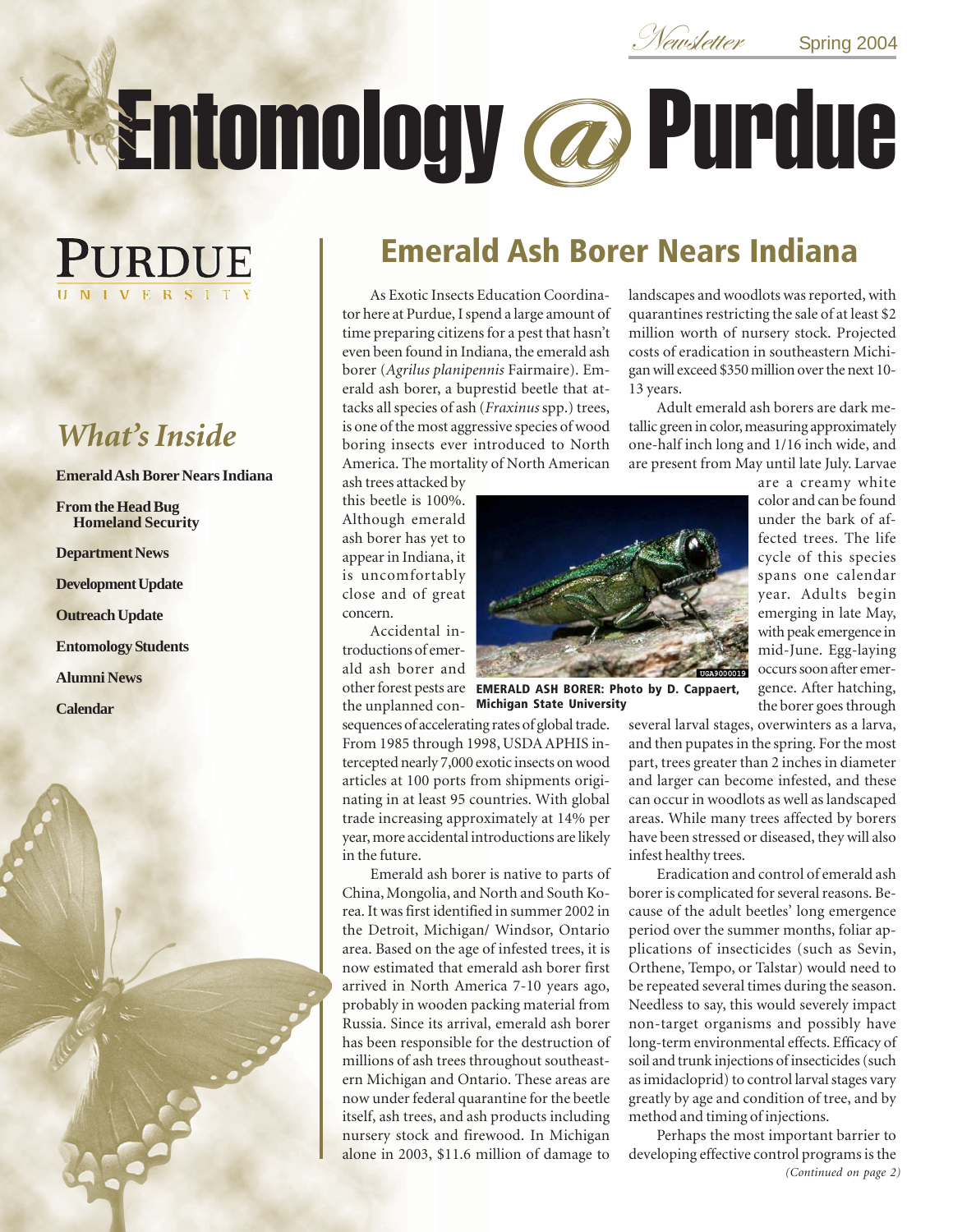**From the**

**Head Bug**



**Steve Yaninek**

### **Homeland Security**

The events of September 11, 2001 changed our world forever. The attack on America, and the perception of vulnerability, compelled government at every level to look at our lives through a new lens focused on homeland security. The USA Patriot Act was passed in Congress in 2001 to provide the Federal government with new legislative authority to fight terrorism. One year later, Congress created the new Department of Homeland Security with the mission to "… prevent and deter terrorist attacks and protect against and respond to threats and hazards to the nation …" This includes acts of terrorism directed toward agriculture and natural resources. Threats to our food security have been a focus of entomologists for many years. Concerns about the increasing impact of invasive species have already galvanized many of us to become more aggressive about monitoring and controlling new economically important pests. At Purdue, our insect diagnostician (**Tim Gibb**), who also serves as the entomologist member of Purdue's Plant and Pest Diagnostic Laboratory (P&PDL), handles most of the general

# **Department News**

### **New Staff**

**Barry Pittendrigh** has hired **Weilin Sun** (Ph.D. '03) as a research laboratory manager.

**Paula Lloyd** joined Entomology as the new Administrative Assistant to the Department in mid March. Paula came from the Southern Illinois University, Edwardsville, IL.

### **Departing Staff**

**Cheryl Spencer**, Administrative Assistant to the Head has accepted a new position in the Graduate School.

**Joy Beckett** has accepted a new position in the Graduate School.

insect IDs that come to the department. Just about all of our extension programs have pest surveillance and control elements that are central to their programs. Our Center for Environmental Regulatory Information Systems (CERIS) (**Eileen Luke**, Director) operates and maintains the National Agricultural Pest Information System (NAPIS) database (**Jim Pheasant**, Project Leader) for the Cooperative Agricultural Pest Survey (CAPS) administered by USDA and implemented as a program to monitor regulatory pests in every state and territory in the country. Our pest surveillance and management responsibilities linked with our cooperative extension service at the state level, and APHIS at the Federal level have put us in a position to take on added homeland security responsibilities. We have new responsibilities from USDA to develop a central repository for data generated by state partners in the new National Plant Diagnostic Network (NPDN) dedicated to enhancing our homeland security readiness. Our CAPS program has added a fulltime CAPS State Survey Coordinator (**Chris Pierce**), and additional operational support to increase surveillance of targeted pests including listed biological threats. We're working with the State of Indiana to develop a program focused on improving the ability of first detectors and first responders to react to specific biothreats. Homeland security provides a new imperative and creates new opportunities to focus on invasive species and other pests of regulatory concern that posed both imminent and future threats to our food security. We're likely to see this part of our mission expand as we add research and teaching to the homeland security mix in the coming years.

*- Steve Yaninek -*

**Claire Rutledge** has been offered a position as Assistant Entomologist at the Con-

Congratulations to **Tim Gibb** and the Turf Science Program for winning the 2004 Agriculture Team Award in recognition of their interdisciplinary efforts that impact stu-

will be working on the ecology and control of wood-boring insects. She will be starting May 15, 2004. Her new address is CAES, 123 Huntington St., Box 1106, New Haven, CT

06504. Congratulations Claire!

**Awards**

### *(Continued from page 1)*

absence of techniques to monitor emerald ash borer populations. At present, detection is usually achieved through visual survey for symptomatic ash trees. Unfortunately, this method has limited use for early detection as early stage populations do not cause visible damage to the tree. By the time symptoms are noticeable, the tree is mortally wounded.

When emerald ash borer arrives, Indiana will model its strategic plan for emerald ash borer after programs currently in effect in Michigan and Ohio. When the beetle is confirmed in Indiana, all ash trees within a one-half mile radius of the find will be removed and destroyed to slow the natural spread of the beetle. In addition, state and federal quarantines will go into effect to deter artificial spread. Needless to say, public education will play an important role in an effective and orderly program to combat emerald ash borer.

To date, emerald ash borer has been confirmed in Toledo and Columbus, Ohio, and in three sites in western Ohio (two of them within a few miles of the Indiana border). The beetle was also found in Virginia and Maryland in 2003, the result of the deliberate movement of infested nursery stock from Michigan. If the spread of emerald ash borer is not slowed, \$50-60 billion in ash-related economic losses are possible, and ash trees may go the way of the American elm tree in the wake of Dutch elm disease.

For the latest information on emerald ash borers, visit our new website: <www.entm.purdue.edu/ emerald ash borer/index.htm>.

*- Jodie Ellis -*

necticut Agricultural Experiment Station. She dents, homeowners, and the turf industry. The award will be presented will this spring.

**Cliff Sadof** received the 2004 ESA-NCB Recognition Award in Urban Entomology for his contributions in ornamental entomology.

**Gary Bennett** received the Indiana Pest Management Association Hall of Fame Award presented to him by **Bobby Corrigan** (B.S. '77, M.S. '80, Ph.D. '95) for national and international contributions to the pest management industry. This award is very special to Gary for many reasons. Gary joins his mentor **John Osmun**, as well as **J.J. Davis**, as Boilermakers inducted into the Hall!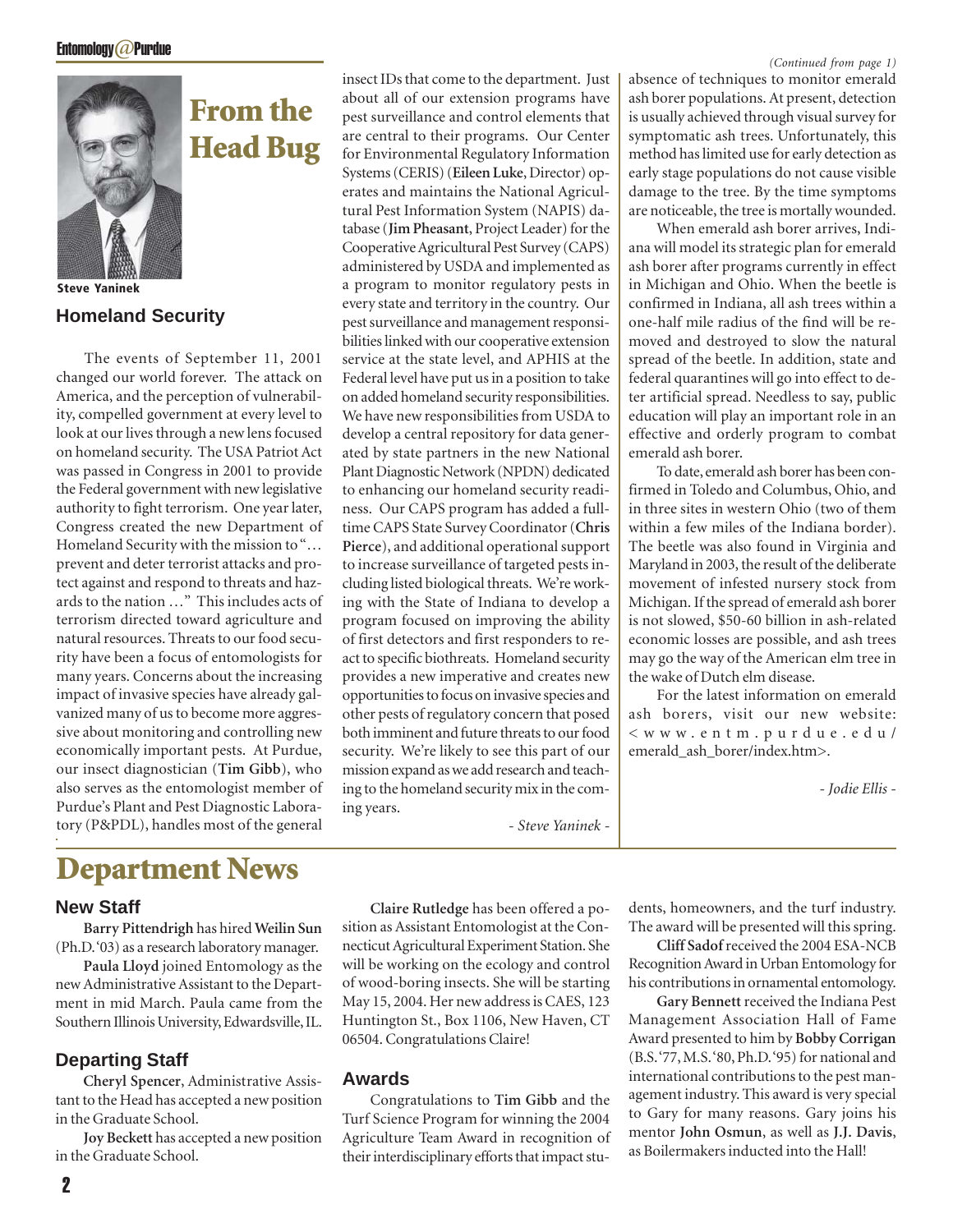

**HALL OF FAME AWARD: Bobby Corrigan (r) presents the Indiana Pest Management Hall of Fame Award to Gary Bennett (l).**

Dr. Al Goecker presented **Tom Turpin** and **Al York** with door plaques for the Book of Great Teacher and Teaching Academy members. This was to honor and recognize their accomplishments as great teachers to all who pass in the hall; provide a constant reminder to colleagues of a recognition worth aspiration and a mentor who could help them reach a similar level of success with their teaching; and to provide a visible signal to students who pass by that there is a caring, accomplished great teacher within.



**PRESENTATION: (l-r) Al York, Tom Turpin with Dr. Al Goecker to receive their door plaques.**

### **Staff News**

**Linda Mason** is featured in a new article in Environmental Health Perspectives (EHP) about her work to control stored product pests using ozone titled, "Anti-Insect Ozone". You can view this from our website link <www.entm.purdue.edu/entomology/news/ news.html>.

We have two professors that will be conducting Maymester Classes in Study Abroad. **Bob O'Neil** will be conducting a class in Cuba, "Mystique of Cuba," May 17 - June 11. **Chris Oseto** will be conducting a class in Costa Rica, "Biodiversity Costa Rica," May 17 - June 11. Learn more about our international programs at: <www.agriculture.purdue.edu/ipia/>.

### **Cooperative Agricultural Pest Survey (CAPS)**

The Cooperative Agricultural Pest Survey (CAPS) is a combined effort by Federal and State agricultural organizations to con-

duct surveillance, detection, and monitoring of exotic plant pests – insects, weeds, and diseases that are known to occur in the U.S. or have been recently introduced through U.S. ports of entry or other pathways. Typical surveys target recently established exotic pests of export significance, and pests not known to occur in the U.S., including certain woodboring beetles, which do not exist in the United States but have been intercepted at U.S. ports of entry. The intentional or unintentional introduction of pests could have serious consequences on the health and economic wellbeing of our citizens, state and nation. The time between detection and response is crucial as we attempt to lessen, or prevent, the effects of a new pest. Early detection saves millions of dollars in control and eradication costs, protects our natural resources, and prevents the economic disruption of agricultural industries. In an increasingly global economy involving more international trade than ever before, pests affecting agriculture and natural areas can have a significant impact on the marketability of U.S. agricultural commodities throughout the world. For more information contact **Christopher Pierce** by phone at: (765) 494-9522 or e-mail: cpierce@purdue.edu.

*- Christopher Pierce -*

### **Protecting America's Agri culture**

Following September 11, America's attention and resources were refocused on homeland security. While emphasizing the security of facilities, such as airports, tourist attraction sites, and major public buildings, etc. Congress also recognized the vulnerability of its agricultural systems. Purdue University is playing a role in Homeland Security with CERIS' (Center for Environmental and Regulatory Information Systems) participation in the National Plant Diagnostic Network (NPDN). The mission of NPDN is to enhance national agricultural security by quickly detecting introduced pests and pathogens. This will be achieved by creating a functional nationwide network of public agricultural institutions with a cohesive, distributed system to quickly detect deliberately introduced, high consequence, biological pests and pathogens into our agricultural and natural ecosystems by providing means for quick identifications and establishing protocols for immediate reporting to appropriate responders and decision makers. The network is comprised of Land Grant University plant

disease and pest diagnostic facilities linked to regional centers at Cornell University, Michigan State University, Kansas State University, University of Florida at Gainesville, and University of California at Davis.

The National Agricultural Pest Information System (NAPIS), under the administration of the Entomology Department at Purdue, has been designated as the central repository for archiving diagnostic data collected from the regions. At present, NAPIS maintains information from the Cooperative Agricultural Pest Survey (CAPS), a network of state agricultural organizations and universities that survey for pests of regulatory concern. NAPIS will expand its data on plant diseases and other pests. The system will provide a national perspective on agricultural pests through dynamic maps and reports of plant pest distribution. Currently the pest information system houses 1.3 million records on more than 3,800 organisms, and that number will grow significantly as the plant diagnostic network centers start feeding information into the national database in the Spring, 2004. Check the CERIS website for more information: <www.ceris.purdue.edu/>.

*- Eileen Luke -*

### **John V. Osmun Award Nominations**

The 2004 John V. Osmun Alumni Professional Achievement Award in Entomology solicitation will use an electronic nomination this year. You can access this at:<www.entm.purdue.edu/ osmunaward>.

### **Mosquitoe and Tick Genomics**

**Dr. Catherine Hill** joined the Department of Entomology in the fall of 2003 to establish a research and extension program in vector biology. Dr. Hill was previously employed as a research scientist with Elanco Animal Health in Indianapolis and at the University of Notre Dame. Dr. Hill's research program at Purdue focuses on the genomics of mosquitoes and ticks. Her ongoing research efforts involve the identification and structural and functional analysis of novel drug target receptors in the mosquito *Anopheles gambiae* (principal vector of malaria in sub-Saharan Africa). In addition, she will continue her studies of mosquito visual processes and their impact on critical mosquito behav-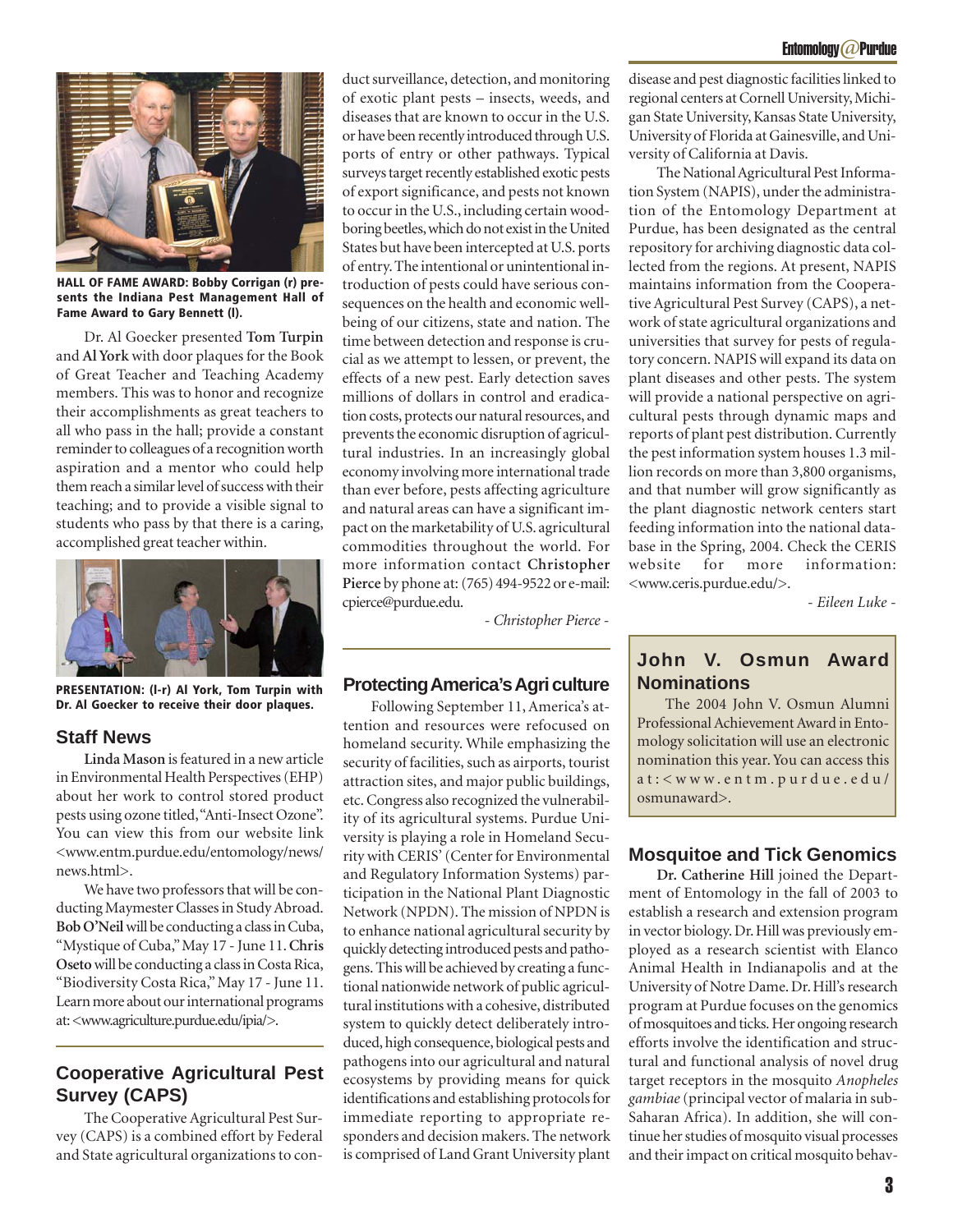### Entomology@Purdue

iors such as mating, oviposition and host finding. These studies are aimed at the development of better mosquito traps and surveillance mechanisms and the development of novel insect control methods that exploit unique aspects of mosquito biology. Dr. Hill is also leading an effort by the international tick research community to sequence the genome of the ixodid tick, *Ixodes scapularis,* the vector of Lyme disease, babesiosis, human granulocytic erlichiosis and encephalitis virus in the US. Genome projects have the potential to illuminate new aspects of vector biology, to unravel the genetic basis for vector competence and can lead to the identification of new strategies for pest control.

Dr. Hill's extension program will involve the monitoring and evaluation of public health issues related to vector-borne diseases such as West Nile virus and Lyme disease and will place an emphasis on the development of outreach and education programs to address these concerns. Dr. Hill will be working with clientele groups such as the Indiana Vector Control Association, the State Department of Health and pesticide applicators to assist with public policy development and to encourage the adoption of appropriate vector surveillance and control procedures.

# **ference**

Purdue University held its 68<sup>th</sup> Annual Purdue Pest Control Conference Jan. 5-9, in dedication to Roland L. Rhodes of Rhodes Chemical Co. This was Roland's 31<sup>st</sup> year in attendance, as he was honored by **Gary Bennett** with a beautiful Purdue stained glass lamp during the opening ceremonies.

The conference managed to increase attendee numbers and had over 800 participants.



**RECOGNITION AWARD: Gary Bennett presents the 2004 Purdue Conference Recognition Award to Roland Rhodes (r).**

Hot topics that were covered at this year's conference were mosquitoes, small ants, spiders, American roaches, bird management, wasps and stinging insects.

The next annual conference will be held January 10-14, 2005.



**25 YEAR ATTENDANCE: (l-r) John Walton, Evansville, IN; John Vermillion, Terre Haute, IN; David Hanstra, Lafayette, IN; Tom Jaskal, Lafayette, IN, Carl Hinderer, Cleveland, OH; Mussa Mohammad, Gary, IN; Rickard Whitman, Beckley, WV; Leon Williams, Farmersburg, IN; and Russ Ives, Troy, MI.**

### **The International Front**

**C. Richard Edwards**, Professor Emeritus, continues his work in Europe on western corn rootworm (WCR), *Diabrotica virgifera virgifera* LeConte, as IOBC/IWGO Diabrotica Convenor and WCR advisor to EU countries. This past year, new captures of WCR were recorded in the Netherlands, En-**68th Annual Pest Control Con-**<br>gland, Belgium, and Eastern France, near the



**ENGELBERG, SWITZERLAND: Claudia and Rich Edwards (center) enjoying a traditional Swiss dinner with international colleagues and friends at the Diabrotica meeting.**

border with Germany (Germany not infested as of 2003, although surrounding countries of Czech Republic, Austria, Switzerland, and France are now infested). As of 2002, about  $285,\!000\,\mathrm{km^2}$  (110,047 miles $^2$ ) of Europe are infested with WCR (up from  $182,000$  km<sup>2</sup> in 2000) and about 64,000 km<sup>2</sup> (24,712 miles<sup>2</sup>) have economic populations (up from 27,000 km2 in 2000). In January 2004, he chaired the

10<sup>th</sup> Diabrotica IOBC/IWGO Subgroup, 9<sup>th</sup> EPPO Ad Hoc Panel, and FAO Network Group Meeting in Engelberg, Switzerland. About 125 people from Europe and North America attended. At the meeting, he gave the opening address and presented papers on "The Impact of Areawide Pest Management on Carabids in Indiana/Illinois, USA" and "Towards Markers for Western Corn Rootworm." Prof. Edwards is working during the spring semester in the department on a new graduate level course with Prof. Larry Murdock and in his spare time is finishing his book, *The Cricket and Professor – The Case of the Cricket's Luck Chirp*.

### **6th Edition of Truman's Out**

The 6<sup>th</sup> Edition of Truman's Scientific Guide to Pest Management Operations is hot off the press. This book is published by Advanstar Communications and Purdue University, authored by **Gary W. Bennett**, Purdue University, **Bobby Corrigan** (B.S. "77, M.S. '80, PhD. '95), Owner, RMC Pest Management Consultants, and **John M. Owens**, (M.S. 77, Ph.D. '80) Senior Associate in the research, development and engineering division of S.C. Johnson. It emphasizes the management of urban and industrial pests and the volume serves three purposes: provides a ready reference for practitioners, delivers valuable study information for persons seeking EPA/state certification, and presents a series of lessons for students enrolled in the Purdue correspondence course in pest control technology. This can be ordered by calling 800-598-6008 or online at <www.pestcontrolmag.com>.

# **Development Update**

### **Your Gift Support**

Gift support from our alumni and friends moves quickly in the Department. In January, we awarded 27 scholarships totaling \$41,000 at the 68th Purdue Pest Control Conference. We financed a 4 student Linnaean game team that competed at the ESA North Central branch meeting in March. Four undergraduates received travel grants to join **Chris Oseto** to Costa Rica to study tropical agroecology this May. We're also supporting interns and prospective recruits this summer including under-represented minorities. None of this would be possible without your generous support. Thank you!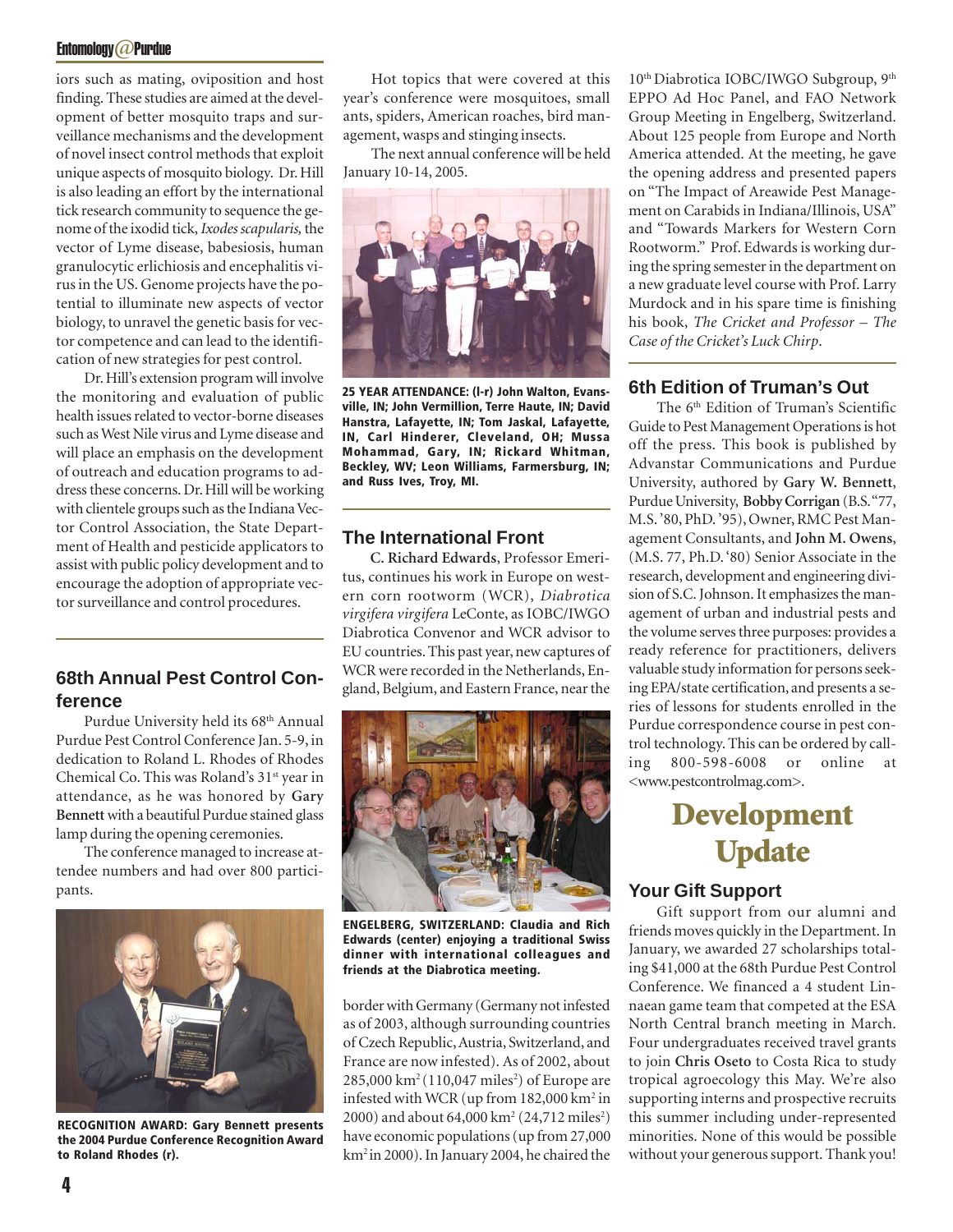

The Honor Roll recognizes those who made new gifts to the Department in 2003.

### Monarch Club (\$1000 up)

C.W. Bartholomai John V. Osmun

### Honey Bee Club (\$500-\$999)

Eldon E. Ortman

### Firefly Club (\$101-\$499)

Muriel S. Andrew Kenneth Fred Broda C. Richard Edwards Eldon Leslie Hood Arwin Provonsha

### Mayfly Club (up to \$100)

Clarence Arthur Callahan Stephen Wayne Crouch Wei Dai George Fredrick Degler Peter and Georgia Dunn Gary Russell Finni Roger Harry Grothaus Peter Robert Johnson George Thomas Larocca John Joseph McHugh Harlan L. McMillan Eric Lee-Chien-Hsin Pang Mark Douglas Shelton Harlan L. McMillan Tianqi Wang Robert Neal Wiedenmann

### **Bindley Scholarship Challenge**

Expanding the availability of scholarships is a top priority at Purdue. At Purdue and across the country, tuition has increased faster than families' ability to absorb all of the additional cost. At the same time, federal and state financial aid has not kept pace with tuition increases. In an effort to increase the availability of scholarship support to students, Indianapolis business and civic leader William E. Bindley and his wife Mary Ann have challenged Purdue to match their deferred gift of \$11.25 million and establish endowed scholarships in the area of Life Sciences at Purdue. The Bindley commitment

goes to the first scholarships funded up to the amount of the \$11.25 million in matching funds. New endowed scholarships for students in the School of Agriculture are eligible for this Bindley Scholarship Challenge. For more information about how you can leverage these funds and make a significant contribution to Entomology, please contact Eric Putman, Director of Development, at 800-718-0094 or by email <eputman@purdue.edu>.

*- Eric Putman -*

# **Outreach Update**

### **Gala Week/Bug Bowl: April 17th -18th**

On April 17<sup>th</sup> and 18<sup>th</sup> the Department of Entomology will host the 14<sup>th</sup> annual Bug Bowl, an extravaganza of the six-legged variety. For the first time, alumni can attend Gala Week and Bug Bowl on the same weekend! Alumni can now eat pancakes in the morning, spit crickets in the afternoon, gamble at the ever popular Roachill Downs cockroach race and enjoy some chocolate covered crickets. Last year, nearly 30,000 people attended this event as part of Purdue's Spring Fest weekend.

Alumni will also have the opportunity to attend the dedication of the newly renovated Pfendler Hall (old Entomology Hall) at 9:00 AM on Saturday, April 17th. For additional information about Bug Bowl visit our website at <www.entm.purdue.edu/Entomology/outreach/bug\_bowl/index.html>.



**BUG BOWL PETTING ZOO: Jami Guenther shows a walking stick to a curious student.**

### **Day in the Department**

Day in the Department is scheduled on April 2. In recognition of their achievement for their Entomology 4-H project at the 2003 State Fair, a busy day has been planned that will provide 4-H members and their parents with an opportunity to learn more about insects. They will discover what entomologists do, and learn what is going on in the Department of Entomology at Purdue University. State Fair winners will be able to tour research labs and view a collection of nearly 2 million insects. Faculty and students will join them for lunch in one of the university residence halls, and in the afternoon they will learn about forensic entomology in **Tom Turpin's** class.

# **Entomology Students**

### **Graduate Student News**

For the first time in several years, the Purdue Entomology Department will be sending a team to compete in the Linnaean Games at the North Central Branch meeting of the Entomological Society of America, March 28- 31 at Kansas City, MO. The team is led by captain, **Lori Sulek**, and coached by **Dr. Linda Mason**. Members also include **Matt Tarver**, **Kate Girsch**, **Justin Vitullo**, and **Marcus McDonough**. Purdue first participated in the games in 1986, under the leadership of **Tom Turpin** and **C. Richard Edwards**.

### **Thomas Say News**

The Thomas Say Entomological Society has been quite active this year. Earlier this semester, society members participated in the Hunger Hike to provide food and assistance to the underprivileged in our community. They had a number of excellent guest speakers; including the very dynamic Dr. Steven Lovejoy, who regaled them with the fallacy of many modern energy practices.

In early March, the Society visited Insects Limited, the renowned pest control facility of Mr. **David Mueller** (B.S. '75). Mr. Mueller has also been extremely kind in offering to allow members to view some of Thomas Say's original writings. They're getting ready for Bug Bowl and hope to see you there!

### **2003-2004 Outstanding Entomology Students**

*Outstanding Freshman* Nick Seiter from Greensburg, IN. *Outstanding Junior* Tyler Janovitz from West Lafayette, IN. *Outstanding Senior* Marcus McDonough from Batesville, IN. *Outstanding Graduate Student Teaching Assistant* Jami Guenther from Clarksville, MI.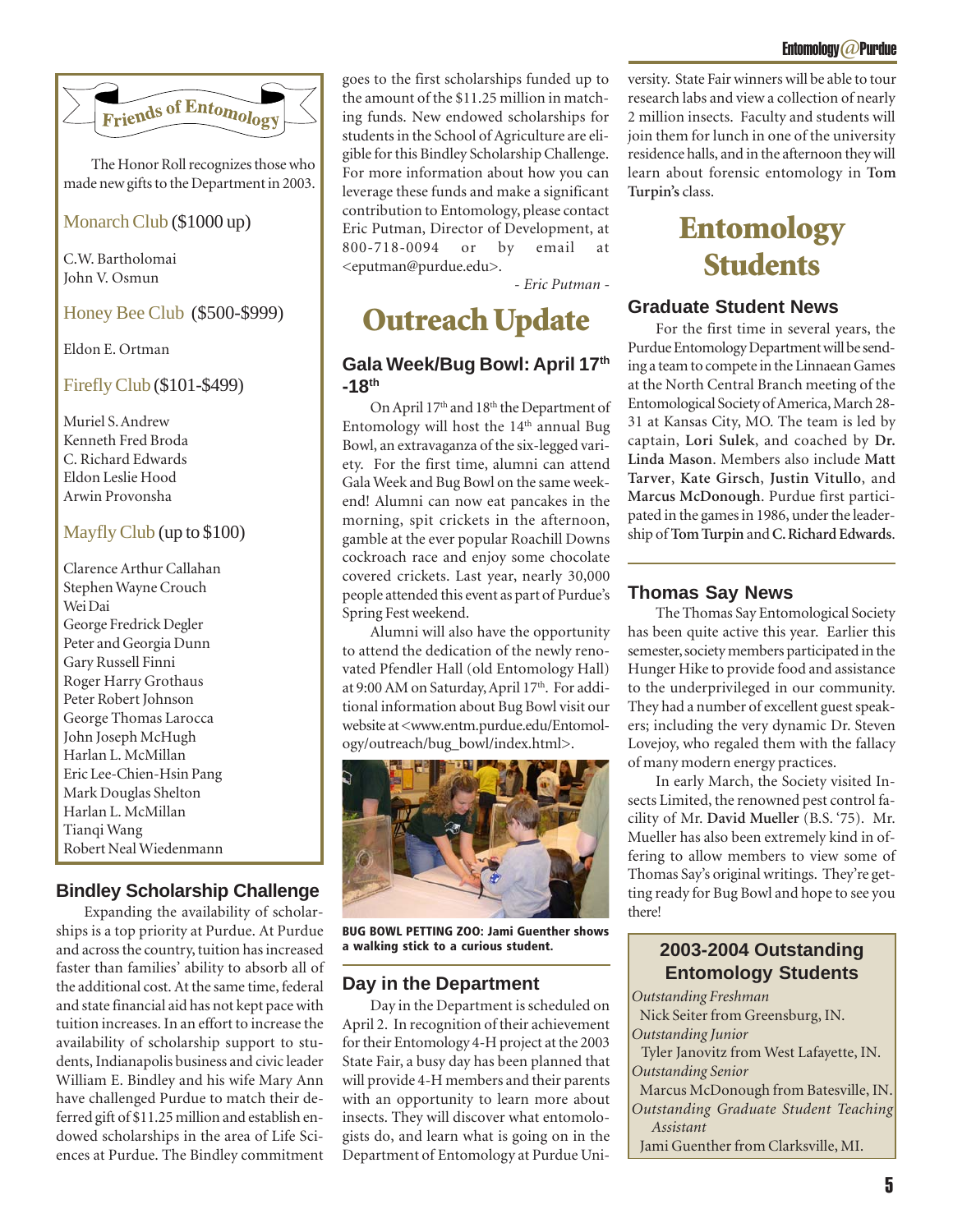

**Eric Rebek**

and Milwaukee. I received my B.S. and M.S. in Entomology at the University of Wisconsin-Madison. My advisor at UW was **Dr. David Hogg** (B.S. '71, M.S. '74), an alumnus of Purdue Entomology who was very influential in my early entomological career. A summer job in Dave's lab working with pests of forage crops exposed me to the joys of field work, and eventually led me to declare entomology as a major. I am truly lucky to have been a part of Dave's team. I am currently a Ph.D. candidate working in the ornamental entomology lab with **Dr. Cliff Sadof**. My research focus is conservation biological control of euonymus scale in urban landscapes. Specifically, I am using flowering plants to attract predators and parasitoids to ornamental plants that are infested with this insect pest. The goal of conservation biological control is to increase natural enemy abundance in landscapes by providing nectar and pollen, shelter and alternative prey species that improve the survival of these species. Strategies such as these have been proven to successfully reduce pest populations in both agricultural and ornamental environments without the use of insecticides. One attractive feature of

# **Meet Eric Rebek**

Hello! I grew up in Fond du Lac, Wisconsin, a small town situated midway between Green Bay

this approach is that many of these techniques can be implemented by growers and homeowners, making conservation biological control a viable, cost-effective, environmentally-sound approach to pest control. I personally enjoy the added bonus of beautifying the landscape with perennial flowers while improving conditions for beneficial insects.

My work shows that flowering plants do increase the abundance of natural enemies near host plants that harbor euonymus scale. I have also found that euonymus scale densities are significantly reduced in the presence of flowering plants, regardless of planting density. A significant source of scale mortality at my research site is attributed to a tiny aphelinid wasp that parasitizes euonymus scale. My data show that this parasitoid is especially effective at controlling the scale at low population densities, which tend to be found in plots containing flowering plants. I plan to continue this kind of research in the future and study the general applicability of conservation biological control techniques to a broader range of urban pest insects. Upon completing my degree in May 2004, I will begin a post-doctorate position at Michigan State University studying emerald ash borer. This highly destructive beetle has caused millions of native ash trees to be destroyed in east central Michigan and has already spread to northern Ohio. Many Hoosiers are already expecting the worst as this terrible pest is *-Eric Rebek -*

### **New Fall 2004 Students**

### **Undergraduate:**

**Rianna Arcinas**, a junior transfer student from Neurobiology & Physiology is from Chula Vista, CA; **Tyler Bird**, a freshman from Osceola, IN; **Emily Kraus**, a freshman from Sunman, IN; **Autumn Nance**, a freshman from Warsaw, IN; **Amanda North**, a freshman from Ft. Wayne, IN; and **Brad Fry**, a freshman from Howe, IN.

### **Graduates from December 2003:**

**Randy Hamilton**, Ph.D., **Lu Sun**, Ph.D., **Kristin Saltzmann**, M.S., and **Jolene Hurt**, B.S.

### **Science Fair Competition:**

Ruth Hegarty won a gold in the zoology division of the science fair competition. Ruth, a senior at Jefferson High School, has been working in **Linda Mason's** lab for the past three years. Her work was entitled "Influence of Mating Status on P*lodia interpunctella* (Hubner) Trap Capture".

# **Alumni News**

**Tim Johnson** (Ph.D. '84) and his wife Mary continue to live in Langhorne, PA although he works for Plato Industries Ltd. based in Houston, TX. His work involves identifying and developing insect control and monitoring products for small niche markets. Mary recently became Board Certified in Advanced Diabetes Management and works mostly with patients who use insulin pumps. Mary also recently qualified for the Ironman Hawaii Triathlon in October 2004 - sort of an occupation in itself. Their oldest daughter, RaeMarie, recently graduated with her MS from the Virginia Institute for Marine Sciences and is working for William and Mary College in Virginia. Their youngest recently received her BA from DePaul University and has begun a two year volunteer stint in Belgrade, Serbia.

**Miguel Arechavaleta** (Ph.D. '02), accepted a job in Mexico working as a researcher for Instituto Nacional de Investigacion Forestales y Apropecuarias (INIFAP). Miguel will use his experience in molecular genetics and will continue working with bees and interacting with his Master's advisor, Ernesto Guzman, who spent his sabbatical leave at Purdue in 2003.

**John M. Owens** (M.S. '77, Ph.D. '80) was recipient of an *Officer's Award* from the Senior Vice President of the Research, Development and Engineering Division of S.C. Johnson & Son, Inc., where he works in Racine, WI. This was in recognition of his work to develop a global, corporate-wide policy on "Product Safety, Regulatory and Environmental (PSRE) Compliance", and implementation of an auditing program to assess policy compliance by S.C. Johnson subsidiaries around the world. S.C. Johnson manufacturers and markets many types of well-known consumer products in over 75 countries around the world. Of interest to entomologists would be their Raid and Baygon brand insecticides, and Off! or Autan repellents. In the last year, John has led PSRE audit teams at S.C. Johnson companies in the UK, US (Racine), Brazil, Japan and China (Shanghai), with Canada and Mexico scheduled for early summer. Next year he'll be in Italy, Spain, Germany, France, Thailand, and Australia! John never would have thought that, while working away as a grad student at Purdue on cockroach studies in the Flight Room or Entomology Hall, or in the Public Housing projects of Indianapolis, that he would one day play a leadership role in product safety, regulatory and environmental performance for a major consumer product company. John especially enjoys the travel and exposure to the people.

**Christopher Voglewede** (Ph.D. '99) and wife Paul, live in Lafayette, Indiana with their 4 children, Sarah, Matt, Charles, Anna and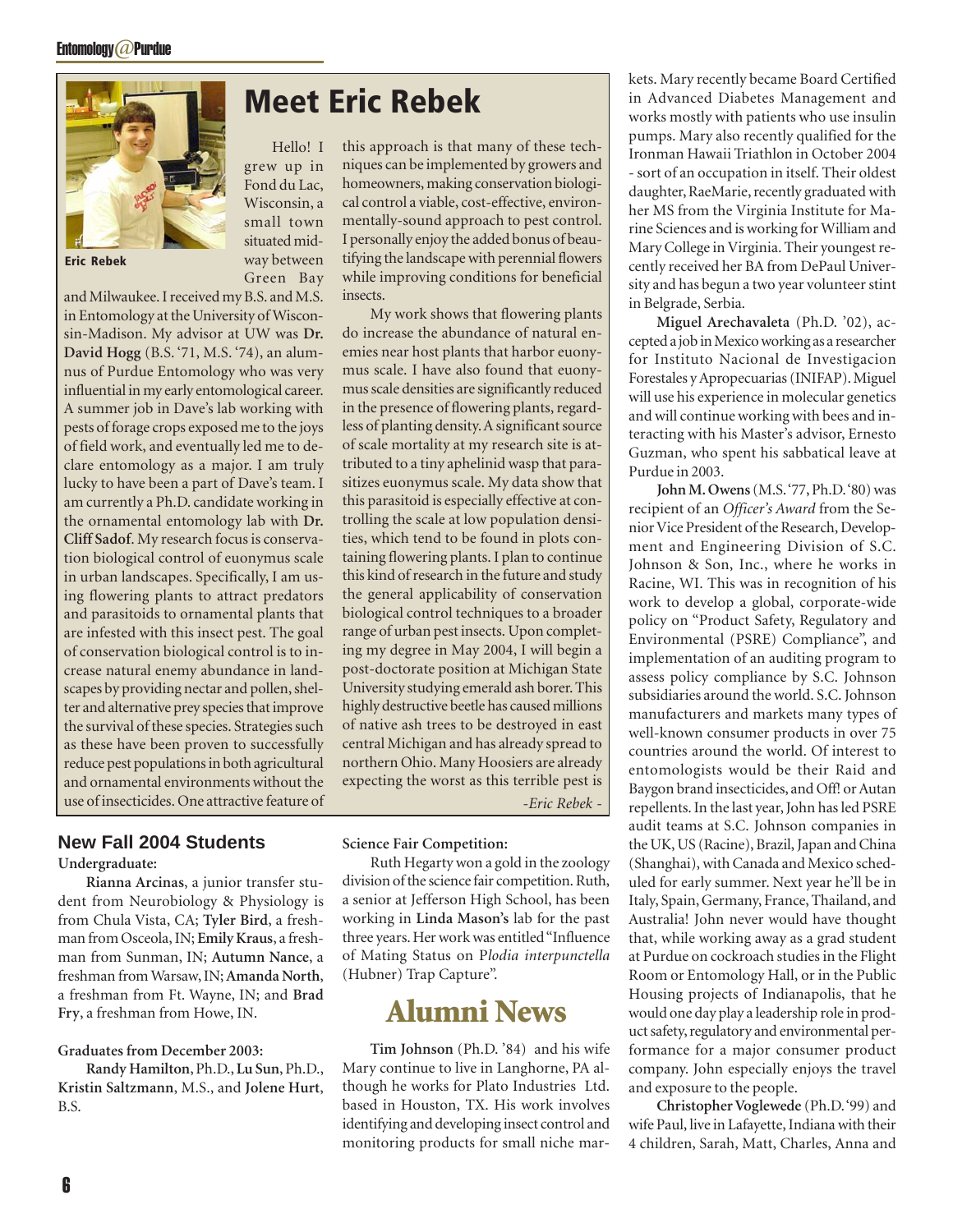

**Neal Haskell**

# **Forensics At Work**

**Neal Haskell** (B.S. '69, M.S. '89, Ph.D. '93) received a B.S. in Entomology in 1969 and returned to the family farm following the death of his father to raise corn, cattle, and soybeans. During his time on the farm, he assisted local law enforcement agencies in advanced firearms training including sniper, automatic weapons, and explosives training.

After farming for over 15 years, he came back to Purdue completing an M.S. degree in 1989 and a Ph.D. in 1993 under Dr. **Ralph Williams**. His area of emphasis in forensic entomology was the first such degree in this discipline in the U.S. Dr. Haskell is noted as one of the foremost forensic entomologists in the U.S. He has given hundreds of scientific lectures, seminars, and training classes world-wide to provide coroners, medical examiners, death scene investigators, and others with valuable information regarding entomological evidence from death scenes. Several books / book chapters have been authored by Neal and he has been featured in a number of books and over 150 news articles, and other news media. In a

are expecting their 5th child in late spring. Chris works for Dow AgroScience in Indianapolis.

**Randy Hamilton** (Ph.D. '03) and family has settled in Salt Lake City, UT. He is starting his new position with Remote Sensing Applications Center. He has been assigned a project using remote sensing to map mortality in pinyon pines in Arizona and Colorado.

**Joseph Kahn** (M.S. '58) lives in West Chester, PA with his wife Eleahn, former Resource Manager at National Pest Management Association. He still works as a consultant and has his own pest control business. Joe and his wife live on a golf course, book by Dr. Michael Baden and Marion Roach, *Dead Reckoning*, an entire chapter is devoted to stories of Neal, the pig research and training in Rensselaer, and interesting case studies. In another book, *Corpse*, (Jessica Sachs), Haskell is chronicled among the pioneers of forensic entomology in the U.S. And recently his research and investigative techniques were discussed in a book by Dr. William Bass, *Death's Acres*, a story of the research and case work from the "Body Farm" at Knoxville, Tennessee.

Dr. Haskell is a tenured Professor of Forensic Science and Biology at Saint Joseph's College. He has organized an insect/invertebrate/forensic course series where he teaches three successive courses in forensic science, three entomology courses and an invertebrate zoology course. He also teaches Human Anatomy and Physiology, Evolution of the Universe and Evolution of Man, and Scientific Writing. Due to the expanded interest in the forensic science subject, he was contacted by faculty at Purdue three years ago to assist in the inception of a basic forensic science introductory course. Since he had already developed a course curriculum for such a course, the course syllabus was used for the Purdue courses with some modification to fit the much larger numbers of students at Purdue as compared to Saint Joseph's College. Two advanced courses have since been developed at Purdue. The popularity of these forensic courses is seen in the class size where over 500 students have enrolled in the introductory course. Because of Dr. Haskell's involvement, experience, and recognition as a leader in the actual practice of death scene investigations, he provides the students not only with book learning, but first hand tales from some of the country's most publicized murder cases. In addition, Dr. Haskell has

have 5 children between then and 2 grandchildren. Being a Holocaust survivor, Joe and his wife traveled back to Germany this past year to meet friends and family of long ago. A family reunion was held at Remich, Luxenburg. Joe sends his "regards to Dr. John Osmun".

**Steve Mroczkiewicz** (B.S. '87, M.S. '90) is currently a Field Research Scientist with Syngenta Crop Protection and living in Attica. He worked for American Cyanamid Co. as a Technical Services Representative out of Lincoln, NE then moved back to Hamilton Co., IN in '97 to take a job as Regional Sales Mgr. in the Technical Div. with AgriBusiness Group contacts with Medical Examiner's Offices, Crime Laboratory Scientists, Coroner's Offices, and Police Death Scene Investigators across North America and Europe with which to place students as interns and student trainees. This real life experience for the students places the students at a great advantage over others who wish to enter a very competitive graduate school market.

Dr. Haskell continues as a private international forensic entomology consultant to hundreds of law enforcement agencies across North America and in Europe. He is a Board Certified Entomologist and is a Diplomat of the American Board of Forensic Entomology. During his work over the past 15 years, he has assisted in over 500 cases which have had questions regarding insects. He has been accepted and recognized as an expert witness in both state and federal courts where he has qualified as an expert in 21 different states in the U.S. and regional and provincial courts in Canada, in over 60 trials, many of which were capital murder cases. In addition, seminal research was conducted by Haskell and others at the University of Tennessee, "Body Farm" where actual human corpses were compared to pig corpses for establishing a replacement for humans in decomposition and forensic entomology studies needed across the U.S.

Due to the current interest in crime fighting by the general public (CSI and others), Dr. Haskell has been featured on a number of television programs including: "The New Detectives" Discovery Channel, "Secrets of Forensic Science", The Learning Channel, "How Things Work" A&E, "Lasting Impressions" on Court TV, "Dead Reckoning" and "Rats Bats and Bugs" The History Channel, and "The Mummy Road Show" National Geographic.

in Indianapolis before returning to this area. He and his wife Alison have 6 children ranging in age from 5 to 14, Rachel, Emily, Jacob, Isaac, Hunter, and Maggie. Alison keeps plenty busy managing a family and working with her small business. Besides raising kids, Steve's hobbies are hunting and anything else to do with the outdoors. In the last few years, he's been getting as much enjoyment out of teaching his kids to hunt and shoot as in doing those things himself. So far, Emily has become an excellent tracker and Rachel a very good marksman. Rachel harvested her first couple of deer this year. It was a toss-up as to who was more proud, daughter or dad.